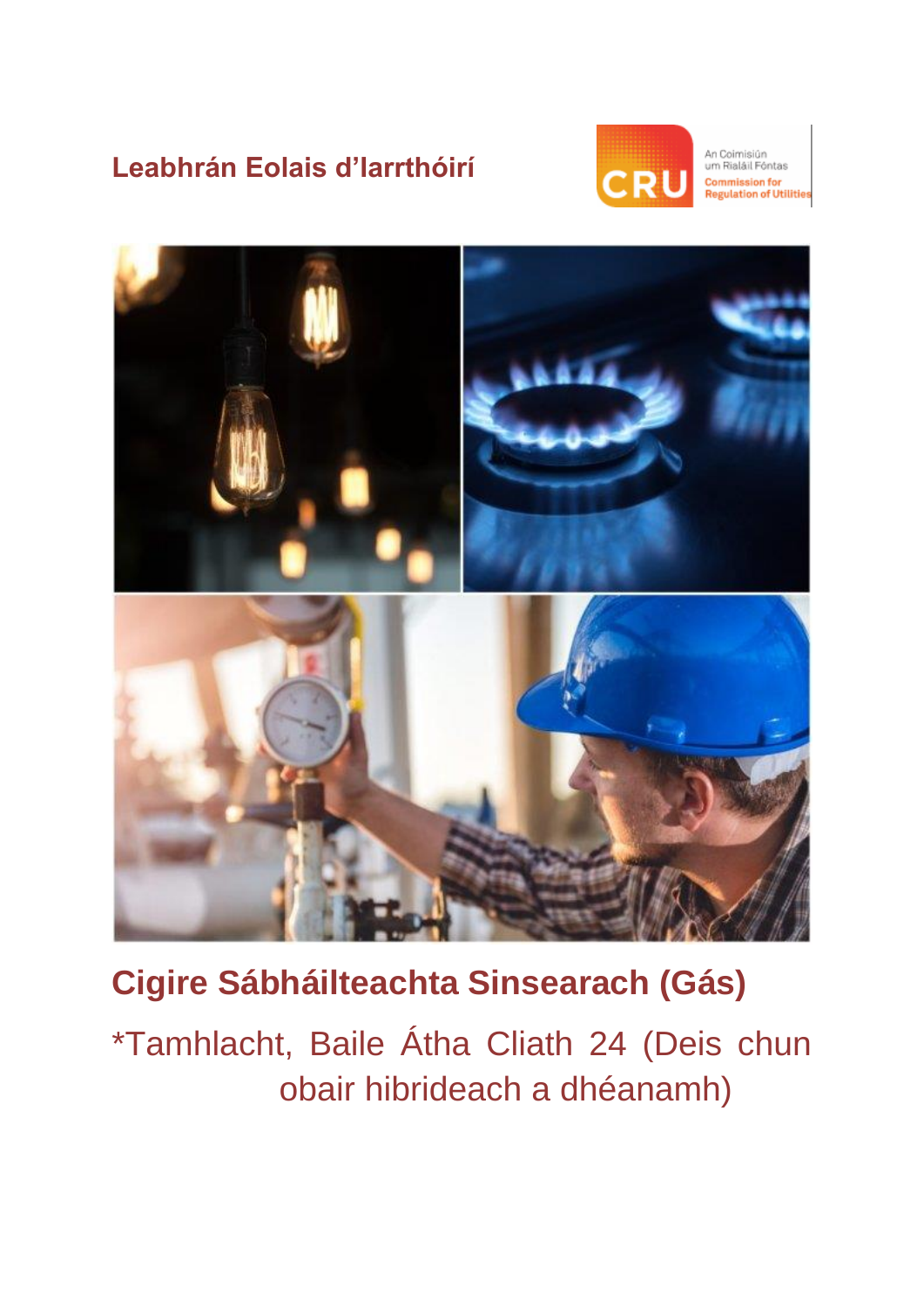# Spriocdháta: An 27 Bealtaine 2022

### **Eolas maidir le CRU**

Is é an Coimisiún um Rialáil Fóntais (CRU) rialálaí fuinnimh agus uisce neamhspleách na hÉireann. Tá tionchar ag an obair a dhéanann CRU ar gach teaghlach agus gnó in Éirinn agus cinntíonn sé go bhfuil soláthairtí fuinnimh agus uisce sábháilte, slána agus inbhuanaithe á soláthar a rachaidh chun tairbhe ár gcustaiméirí ar fad.

Cuirimid ár gcuid oibre i gcrích laistigh de chreat beartais agus reachtúil atá socraithe ag an Rialtas agus táimid freagrach as rialáil eacnamaíoch fuinnimh agus uisce, sábháilteacht fuinnimh agus cosaint tomhaltóirí.

# **Rialáil Sábháilteachta Fuinnimh**

Tá príomhról ag Rannán Sábháilteachta Fuinnimh CRU i sábháilteacht an phobail a chosaint agus mórthionóiscí in earnáil fuinnimh na hÉireann a chosc. Tá an Rannán freagrach as rialáil shábháilte gáis (líonraí, soláthar, stóráil, úsáid agus dáileadh gáis pheitriliam leachtaigh), peitriliam (taiscéalaíocht agus eastóscadh suas an abhainn, ar talamh agus amach ón talamh), suiteálaithe gáis agus conraitheoirí leictreachais. Cuirtear feidhmeanna an Rannáin i gcrích mar seo a leanas:

- trí athbhreithniú a dhéanamh ar agus ionchur a dhéanamh i mbeartas sábháilteachta fuinnimh agus leasuithe reachtúla;
- trí anailís a dhéanamh ar threochtaí sábháilteachta fuinnimh;
- trí chigireachtaí, iniúchtaí, imscrúduithe ar theagmhais agus oibreacha gáis/leictreachais a d'fhéadfadh a bheith mídhleathach; agus
- trí ghníomh forfheidhmiúcháin más gá.

Tá freagrachtaí rialála sábháilteachta gáis ar talamh CRU á gcur i gcrích faoin gCreat Sábháilteachta Gáis (an 'Creat'), ina sonraítear conas a dhéantar gníomhaíochtaí gáis nádúrtha agus Gáis Pheitriliam Leachtaigh (LPG) a rialáil i gcomhthéacs sábháilteachta. Clúdaítear sa Chreat gach Gnóthas Gáis, lena n-áirítear oibritheoirí líonraí tarchurtha agus dáileacháin gáis nádúrtha na hÉireann, líonraí dáileacháin LPG agus gach seoltóir agus soláthraí gáis. Cuimsítear anseo maoirseacht ar oibriú sábháilte Líonraí Gáis Éireann (GNI) an líonra gáis ar talamh.

Ceanglaítear ar Ghnóthais Gháis a bheith ceadúnaithe ag CRU agus ceanglaítear ar gach gnóthas ceadúnaithe Cás Sábháilteachta a chur faoi bhráid CRU ina sonraítear a gcuid oibríochtaí ar fad. Ní mór do CRU glacadh leis an gcás sábháilteachta seo chun cur ar chumas an ghnóthais a ghníomhaíochtaí ceadúnaithe a chur i gcrích. Is cion é gníomhaíochtaí gáis áirithe a chur i gcrích gan ceadúnas a fháil ó CRU. Chomh maith leis sin, tá ról imscrúdaithe teagmhais ag CRU agus d'fhéadfadh go mbeadh neamhchomhlíontachtaí leis an gcreat rialála atá sainaitheanta ag CRU trí iniúchtaí agus cigireacht nó imscrúduithe teagmhais mar bhonn le gníomhaíochtaí forfheidhmiúcháin.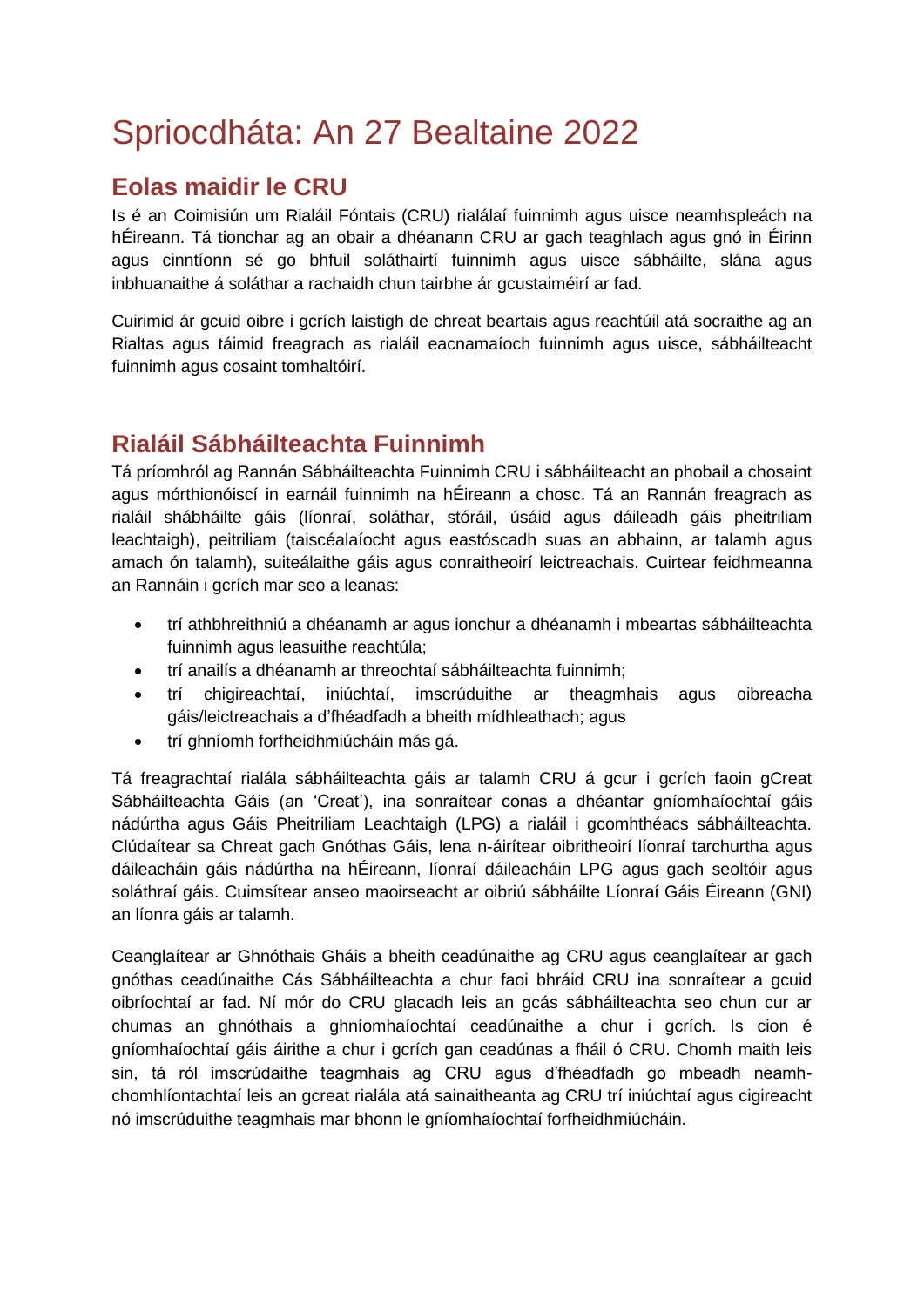Tá feidhmeanna cosúla rialála sábháilteachta peitriliam ag CRU faoina Chreat Sábháilteachta Peitriliam, a rialaíonn gnóthais agus gníomhaíochtaí ola agus gáis suas an abhainn in Éirinn.

#### **Cur Síos ar an Ról**

Tá 25 ball foirne ag obair sa Rannán Sábháilteachta Fuinnimh, 8 gcigire/speisialtóir theicniúla ina measc. Tá folúntas ann do Chigire Sábháilteachta Sinsearach laistigh den Rannán Sábháilteachta Fuinnimh, a bheidh ag obair leis an bhFoireann Sábháilteachta Gáis ar dtús. Tá CRU ag fáiltiú roimh iarratais don phost buan seo, ó dhaoine cáilithe, a bhfuil taithí acu, chun tabhairt faoin bpríomhról seo.

Oibreoidh an Cigire Sábháilteachta Sinsearach leis an mBainisteoir Sábháilteachta Gáis, Cigirí/Speisialtóirí eile, Anailísithe Sábháilteachta Gáis agus más cuí, comhairleoirí teicniúla seachtracha, chun a ról a chomhlíonadh.

Ainneoin go mbeidh an t-iarrthóir rathúil ag obair leis an bhFoireann Sábháilteachta Gáis ar dtús, cuirfidh an duine a cheapfar le hobair ghinearálta an Rannáin Sábháilteachta Fuinnimh agus leis an eagraíocht de réir na riachtanas.

## **Freagrachtaí**

Áirítear i measc fhreagrachtaí sonracha an Chigire Sábháilteachta Sinsearaí (Gás), ach níl siad teoranta do:

- Cláir dhearbhaithe comhlíontachta cás sábháilteachta a fhorbairt chun riachtanais an Chreata Sábháilteachta Gáis a chomhlíonadh;
- Cigireachtaí agus iniúchtaí a dhéanamh ar an líonra/na líonraí gáis nádúrtha agus LPG agus tuairiscí a sholáthar;
- Imscrúduithe teagmhais a dhéanamh agus tuairiscí a sholáthar agus moltaí maidir le feabhsuithe a dhéanamh;
- Breithiúnas a dhéanamh maidir le cibé acu an bhfuil nó nach bhfuil an Creat Sábháilteachta Gáis á chomhlíonadh ag oibritheoir;
- Gníomh forfheidhmiúcháin rialála a mholadh de réir phróisis CRU agus gníomhaíochtaí leantacha a bhainistiú;
- Ionchur a sholáthar do bheartais/treoirlínte/nósanna imeachta CRU de réir mar is gá;
- Idirchaidreamh a dhéanamh le comhlachtaí náisiúnta agus idirnáisiúnta ábhartha de réir mar is cuí, lena n-áirítear comhlachtaí rialála eile – e.g. an tÚdarás Sláinte agus Sábháilteachta;
- Páirt a ghlacadh i gcoistí teicniúla faoi Údarás um Chaighdeáin Náisiúnta na hÉireann (NSAI)
- Cur le seachadadh foriomlán straitéis CRU
- Piarmheasúnú a dhéanamh ar dhoiciméid, de réir mar a iarrtar
- Comhairle a chur air agus tacú leis an gCoimisiún, an Fhoireann Bhainistíochta Shinsearach agus an eagraíocht trí chéile maidir le saincheisteanna ábhartha rialála nó teicniúla, agus
- Meantóireacht agus oiliúnú ball foirne (e.g. maidir le hiniúchtaí, cigireachtaí agus imscrúduithe).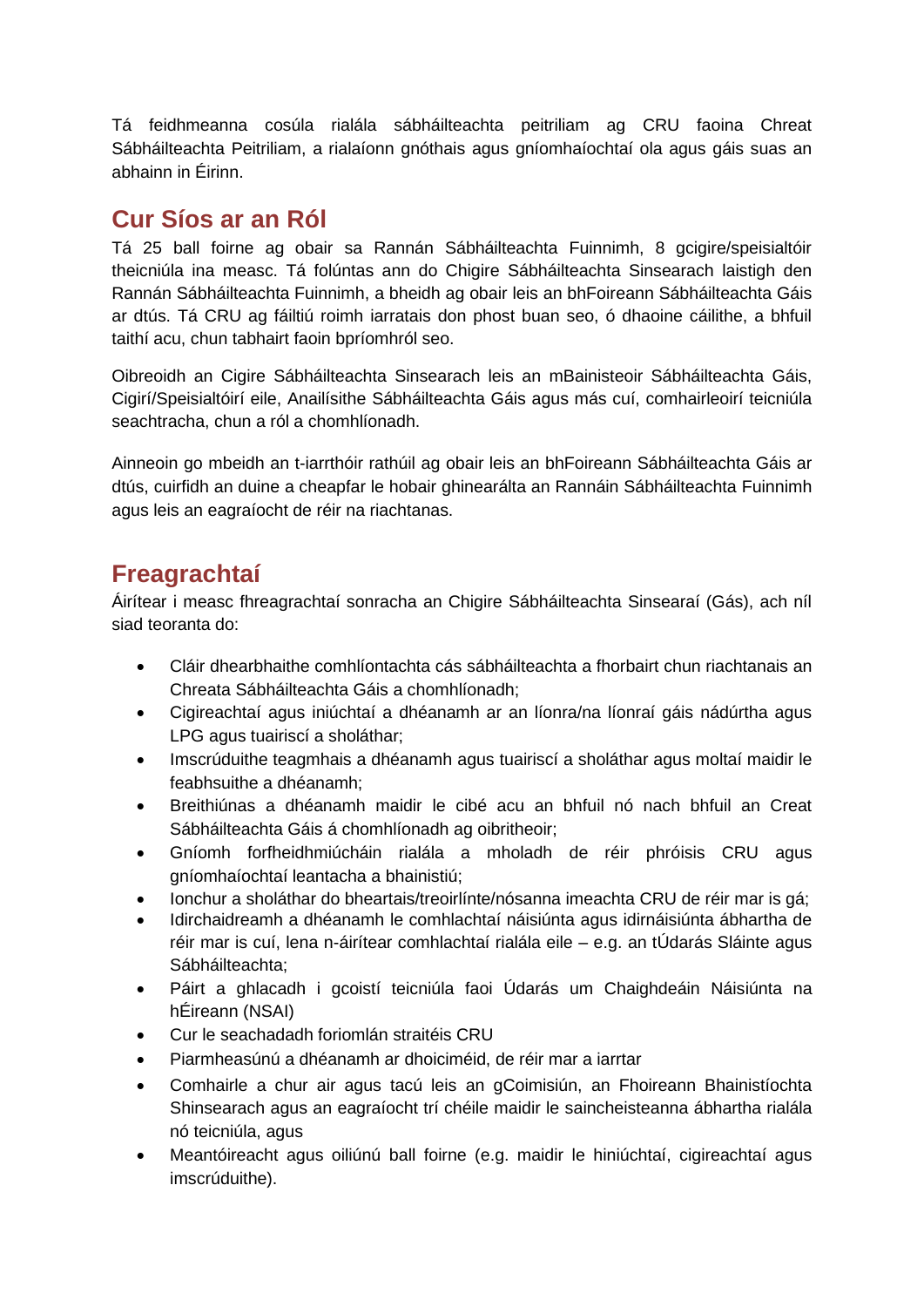# **An tIarrthóir Riachtanais**

- Taithí shuntasach i ndáil le tarchur gáis agus/nó dearadh dáileacháin, tógáil, coimisiúnú agus cothabháil;
- Taithí shuntasach i dtimpeallacht rialála, innealtóireacht próisis thionsclaíoch, shibhialta nó mheicniúil, nó timpeallacht píblínte/líonraí;
- Céim i ndisciplín ábhartha san Innealtóireacht (e.g. Sibhialta/Meicniúil/Próisis/Píblínte/Sábháilteacht agus Iontaofacht);
- Taithí ar anailís guaise, measúnú, maolú agus rialú riosca;
- Taithí shuntasach ar iniúchtaí agus imscrúduithe a dhéanamh;
- Taithí ar imscrúduithe teagmhais; agus
- Taithí ar chórais bainistíochta sábháilteachta.

#### **Riachtanais inmhianaithe**

- Eolas oibre ar chaighdeáin, cóid chleachtais agus dea-chleachtas idirnáisiúnta ábhartha gáis i dtionscal an gháis;
- Eolas agus tuiscint ar fheidhm agus ar oibriú ionstraimíochta agus trealaimh sábháilteachta próisis;
- Taithí ábhartha sa tionscal fuinnimh;
- Taithí ar fhaireachas píblínte, oibriú, freagairt do theagmhais, bainistíocht géarchéime, measúnú ar lochtanna, táthú, tástáil neamhscriosach, hidreatástáil, cigireacht píblínte;
- Taithí ar threalamh a choimisiúnú agus trealamh a cháiliú;
- Taithí ar pháirt a ghlacadh i ngrúpaí oibre teicniúla; agus
- Taithí ar chaidreamh bisiúil le páirtithe leasmhara agus le húdaráis rialála seachtracha a éascú.

## **Croí-Inniúlachtaí**

- Sárscileanna pleanála, eagraíochtúla agus féinbhainistíochta;
- An cumas glacadh le faisnéis, anailís a dhéanamh/dúshlán a thabhairt ar bhealach cuiditheach agus an fhaisnéis sin a roinnt go soiléir agus go hachomair ina dhiaidh sin;
- Cumas cinnteoireachta cruthaithe trí thairbhe a bhaint as breithiúnas fónta;
- Sárscileanna idirphearsanta, i scríbhinn agus ó bhéal;
- Sárscileanna líonraithe/idirbheartaíochta; agus
- Sárscileanna obair foirne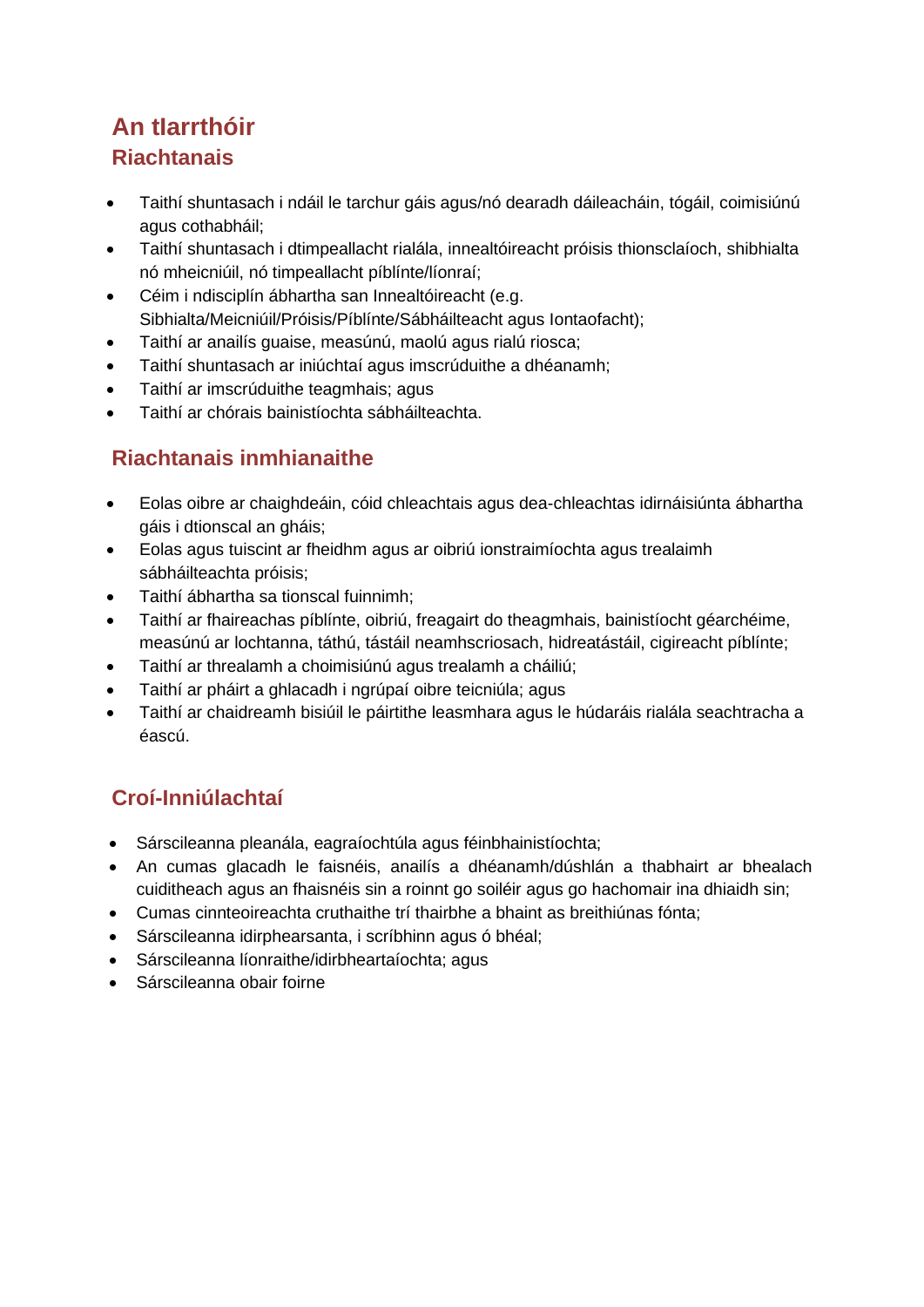#### **An Pacáiste**

Tá pacáiste mealltach luaite leis an bpost seo:

I. Tuarastal tosaigh de €76,100 (Scála tuarastail: €76,100 - €99,362) *Ba cheart d'iarrthóirí a thabhairt faoi deara go mbeidh an ráta iontrála ag íosmhéid an scála agus go bhféadfaí an ráta luacha saothair a choigeartú ó am go ham de réir pholasaí pá an Rialtais.*

*Ba cheart d'iarrthóirí a thabhairt faoi deara go bhféadfadh pá agus coinníollacha difriúla a bheith i bhfeidhm más rud é, díreach roimh an gceapachán, gur státseirbhíseach nó seirbhíseach poiblí é an ceapaí faoi láthair.*

- ii. Scéim Pinsin Mhealltaigh
- i. Bronnfar incrimintí faoi réir feidhmíocht shásúil
- ii. An deis a bheith ag obair ó chian le haghaidh suas le 3 lá sa tseachtain
- iv. Rochtain ar an Scéim um Rothaíocht chun na hOibre
- vi. 30 lá saoire bhliantúil
- vii. 9 lá saoire bainc / saoire phoiblí
- viii. Socruithe oibre solúbtha
- ix. Bus / Luas saor ó cháin chun cabhrú le costais taistil chuig agus ón áit oibre
- x. Rochtain ar Chlár Cúnaimh d'Fhostaithe
- xi. Deis breisoideachais

\**Is dlúthchuid den phost é a bheith ag taisteal ó áit go háit. Ceanglaíonn an ról go mbeadh iniúchtaí agus cigireachtaí leanúnacha ar an láthair á ndéanamh ar bhonneagar gnóthas ar fud na hÉireann.* 

#### **An Próiseas Iarratais**

*Tabhair faoi deara, tá RSM Ireland ceaptha ag CRU mar phróiseálaí sonraí chun cabhrú le CRU leis an gcomórtas earcaíochta seo. Baileoidh RSM Ireland an fhaisnéis iarratais agus déanfaidh sé oiriúnacht a mheas thar ceann CRU. Coimeádfar faisnéis a bhailíonn RSM Ireland le haghaidh 12 mhí i ndiaidh thabhairt i gcrích an chomórtais*

Ba cheart C.V. agus litir chumhdaigh ina sonraítear go soiléir conas atá príomhriachtanais an róil á gcomhlíonadh agat a sheoladh (trí ríomhphost) chuig [CRUcareers@rsmireland.ie](mailto:CRUcareers@rsmireland.ie) . Sonraigh teideal an phoist i líne ábhair an ríomhphoist.

Glacfar le hiarratais go dtí an 27 Bealtaine 2022 (tráth nach déanaí ná 5pm).

Má tá aon cheist agat, seol ríomhphost chuig [CRUcareers@rsmireland.ie.](about:blank)

Tabharfar cuireadh chun agallaimh d'iarrthóirí gearrliostaithe agus b'fhéidir go n-iarrfaí orthu cur i láthair gearr a dhéanamh bunaithe ar achoimre a chuirfear ar fáil roimh an t-agallamh. D'fhéadfaí tairbhe a bhaint as próiseas agallaimh dhá chéim. D'fhéadfadh CRU gearrliosta d'iarrthóirí oiriúnacha a bhunú le haghaidh post a bheidh ar fáil san eagraíocht amach anseo.